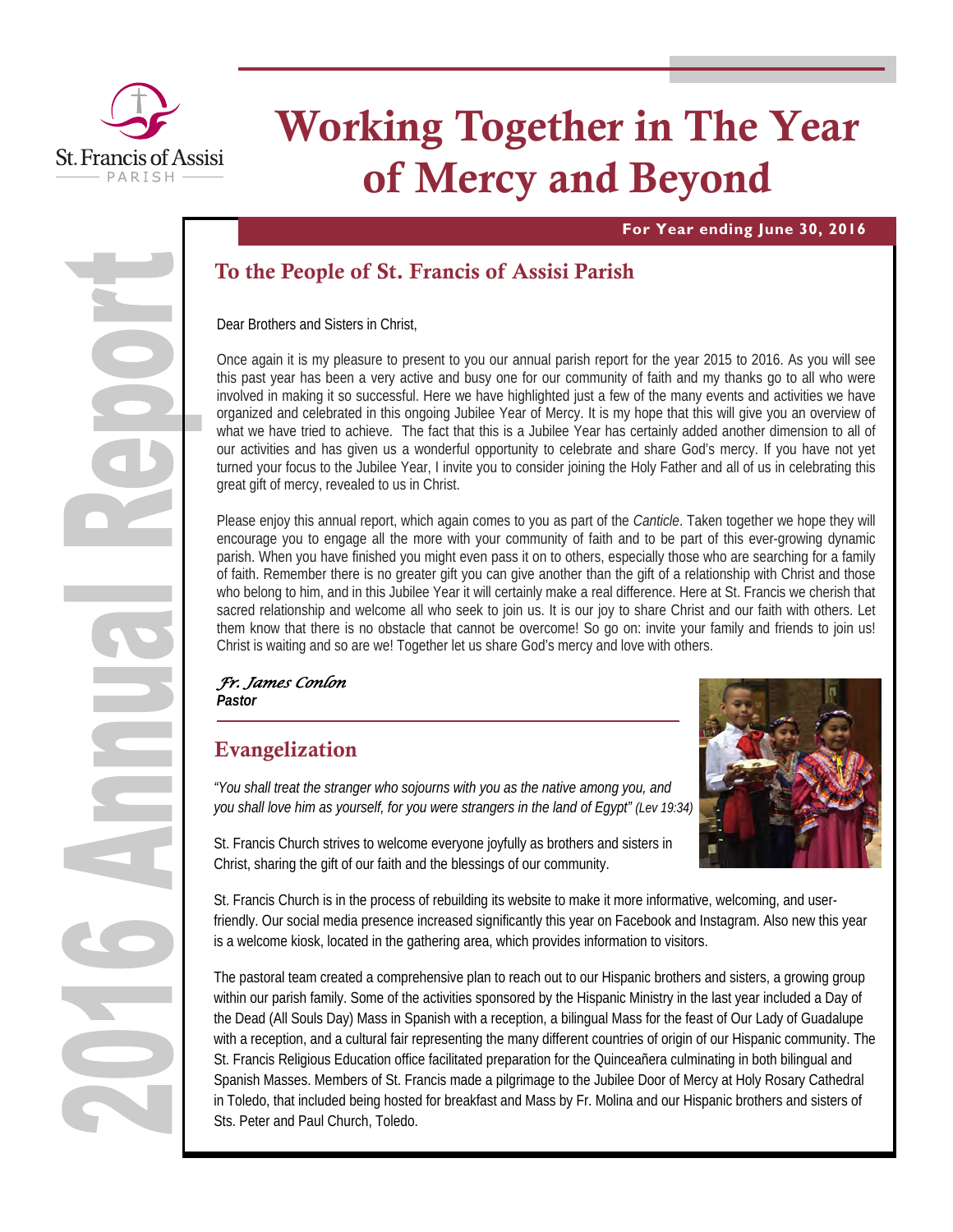#### **Page 8 Working Together in The Year of Mercy and Beyond**

*"When you did it for the least of these, my brothers and sisters, you did it for me." (Mt 25:40)* 

Outreach to the vulnerable in our community is central to the Christian way of life. Some of our service projects this year included weeks of service with Alpha House Shelter, seasonal food drives, the Christmas Giving Tree (*photo left)* and Re-Gift Box, the CROP Walk to raise funds for Faith in Flint, and Donate a Day for service to seniors. Our Gardens and Grounds Grooming group completed an action plan to coordinate the many gardens on our campus. Our Stephen Ministry held a 50-hour training culminating in 10 new commissioned Stephen

Ministers. The senior citizens group developed a new "Go Out for a Meal" series of



Special collections included:

\$5,352 for a new dormitory at St. Joseph Academy Primary School in Kakamega, Kenya

restaurants, one each month.

Social Justice

- \$4,334 to support the Dominicans in Iraq
- \$6,000 to support Friends of the Master, a prisoner rehabilitation organization
- \$3,418 for Arbor Woman pregnancy counseling center
- \$18,304 raised through our Lenten drive for the Diocese of Kottappuram in India, with which we are developing a strong, binding friendship.



*"Where two or three are gathered together in my name, there am I in the midst of them" (Mt 18:20)*

#### Worship

In our celebration of the Mass we become one with the Risen Christ. St. Francis Church seeks to enhance participation in the liturgy and to offer all an opportunity to share their talents for the glory of God.

New liturgical decorations this year included two Mercy Quilts, handmade by four parishioners, depicting the corporal and spiritual works of mercy, along with a Mercy Banner hung on the

front of the bell tower. Students at St. Francis Parish School, under the direction of the art teacher, prepared a Door of Mercy that has been on display next to the altar. Cayla Samano made a new stable for our Christmas crèche in the church.



The sound system in the church has been upgraded with a new digital mixer board to better facilitate our parish worship experience.

New liturgical ministers trained this year include 20 Extraordinary Ministers of Holy Communion, 6 Altar Assistants, 4 Lectors, and 18 Altar Servers. Updated training materials and serving guidelines are available for all liturgical ministers.

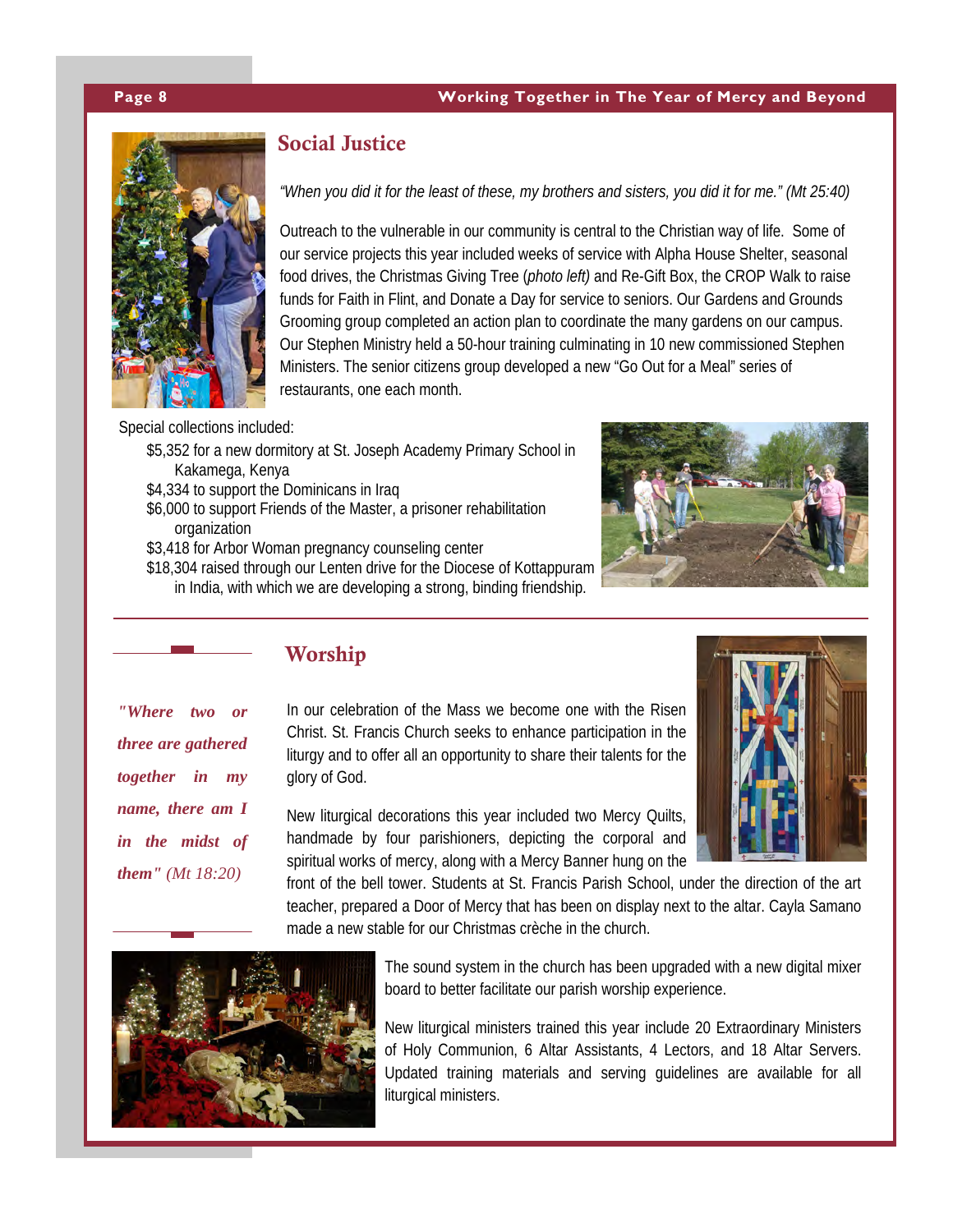#### **Working Together in The Year of Mercy and Beyond Page 9 and Page 9**

### Education and Formation for All

As a pilgrim people journeying together towards Heaven, we witness to one another and support each other in faith. St. Francis Church and School seek to help all our members grow in knowledge and relationship with Jesus Christ and his Church.

Highlights of the year included:

- Biennial Parish Mission: Jubilee Door of Mercy with Stephen Binz
- Annual Parish Picnic
- School of Discipleship courses offered on the Early Church Councils, and the Resurrection accounts in the Gospels.
- Trunk n' Treat event with biblical themes designed by middle school youth
- Bible Study offered two times a week on the Gospel of Luke
- Women's Retreat at the Weber Center
- Assisi Lectures: Stories of Hope held on two evenings in October as part of our annual celebration of our patron
- Talk by Brother Guy Consolmagno, the Director of the Vatican Observatory
- 10 different Jubilee Year of Mercy dinner and talk events
- 2 family pilgrimages to Holy Doors of Mercy
- Grieving in Great Hope retreat offered for those who have lost a loved one
- 5 meetings of the Women's Faith and Fellowship group with topics such as Celtic Spirituality, and Balance with Grace, as well as Taizè Prayer and a Baby Shower benefiting local pregnancy centers
- Extraordinary Ministers of Holy Communion commissioning workshop
- The Way of the Cross event on Good Friday, planned and conducted by our high school Youth Group
- 7 Evenings of Prayer for our young adults, followed by a shared meal.
- Fr. James led a group of young adult parishioners to Krakow, Poland for World Youth Day with Pope Francis.

Our parish Religious Education program has also purchased new catechetical resources and children's learning materials that will be accessible to all through the school and church libraries.

### Our Parish School

St. Francis of Assisi Parish School had a busy year as well. Students and parents grew in their faith through service projects with ChadTough, Alpha House, the Flint water crisis, assisted living homes and our parish homebound. Our school held workshops on bullying. A new weekly class for 7th and 8th grades facilitated discussion on our relationship with Christ, and encouraged students to remain involved with the parish in their high school years and beyond. This year the social studies curriculum was reviewed by faculty; new materials will be purchased for next school year. New computers were purchased for the elementary lab and a five -year technology plan was created for 2016-2021. This summer, renovations include new windows in two classrooms, updates to middle school restrooms, and new flooring in the school office. NWEA assessment scores for the year rank St. Francis Parish School above the national and diocesan averages.



# **BY THE NUMBERS**

Our faith formation programs had a very busy and productive year. **Children and youth** attended Vacation

**Attended the Living** 

**Bible School** 

**Adults participated** in 11 small **Faith-sharing groups** 

**Nativity and Choir Took part in the All Day Lenten Reconciliation Service Entered the Church** at the Easter Vigil **Children received First Eucharist Received Confirmation on the Eve of Pentecost** including 4 adults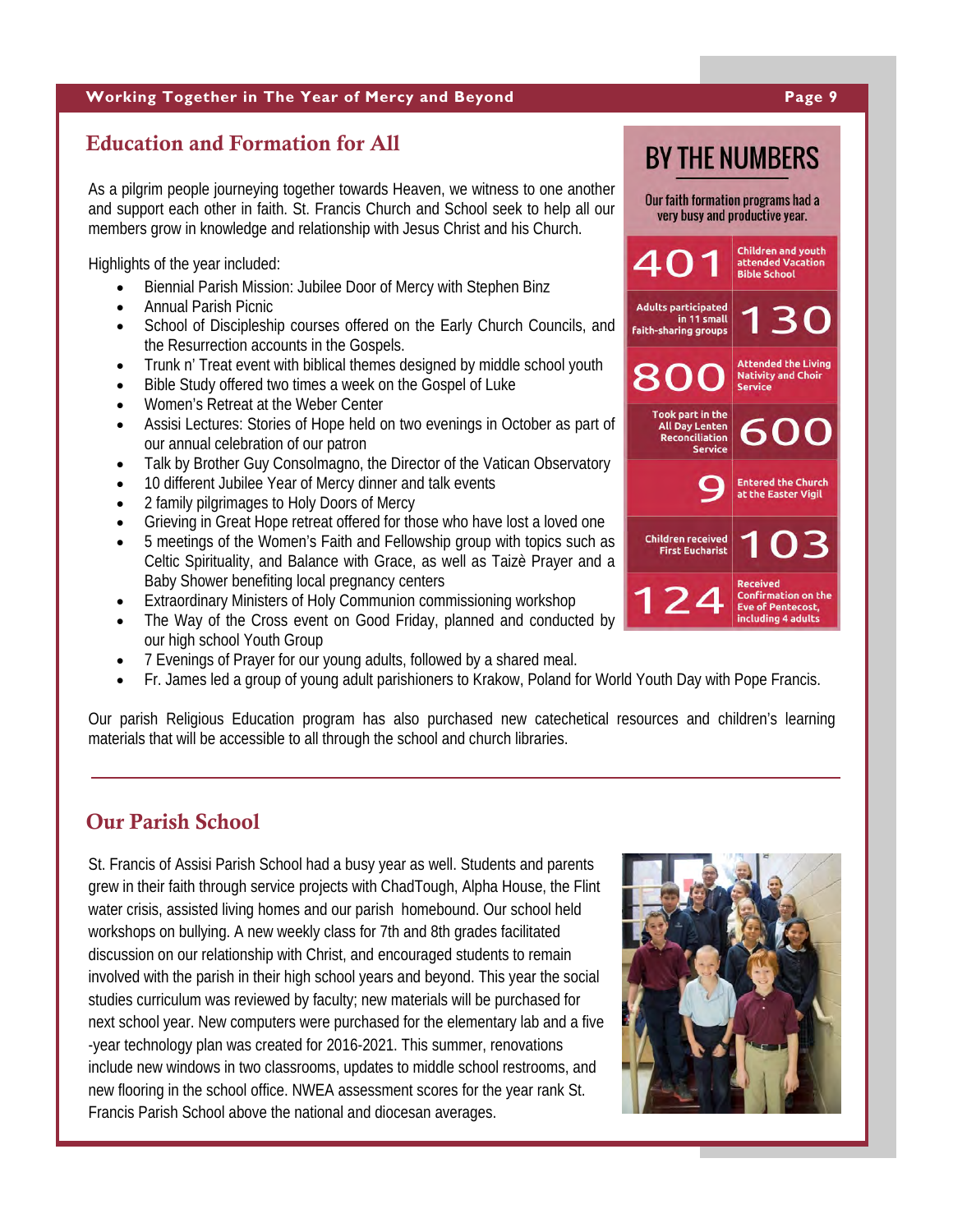

# Sharing our Financial Gifts

*"For where your treasure is, there also will your heart be." (Mt 6:21)*

The Parish Finance Council stewards our parish resources so that our ministries have the funds they need to achieve their objectives and our physical facilities are adequate for the needs of our parish.





Plans continue for a new Parish Hall building. Requests for Proposal were sent to nine architectural firms and we received seven proposals in reply. After a proposal is selected, Fr. James will work with the newly-formed building committee to move forward with the planning and design process.

Fundraising efforts for St. Francis Parish School continue to be very successful thanks to our generous donors, and the commitment of our many dedicated volunteers. Total gross contributions (excluding outstanding pledges) to school operations, tuition assistance (including our Hopes and Dreams Fund), and our Educational Trust Fund

exceeded \$305,000.

Outgoing Business Manager David Barera (*photo*) served the parish faithfully for 19 years. New Business Manager Michael Scott will begin work this summer.

#### God's Blessings!

*As many of you know Dave Barera retires this month after over 19 years as our parish business manager. I want to thank him for his many years of service and his excellent oversight of our parish finances. As pastor I have been blessed by the wealth of his experience, wisdom and insight of our parish, which he has promised to continue to make available to us from the comfort of his armchair. I know that you will join me in wishing Dave every blessing in his retirement. Fr. James* 

#### StFrancisA2.com Have an idea?

For lots more information about parish events, initiatives and fellowship learn more at our website: StFrancisA2.com

**Parish Year end Financial Statement.** Our parish year end financial statement has been posted to our website, and copies are available to pick up in our Parish Office.

**Parish Pastoral Plan.** Our Parish Pastoral Plan for 2015-2020 is being implemented. It is also posted on our website.

Your Pastor and Pastoral Team values your input for continued growth and improvement. Please contact Fr. James Conlon, at frjames@stfrancisa2.org

*Remember the greatest gift we can give another is the gift of Christ!*